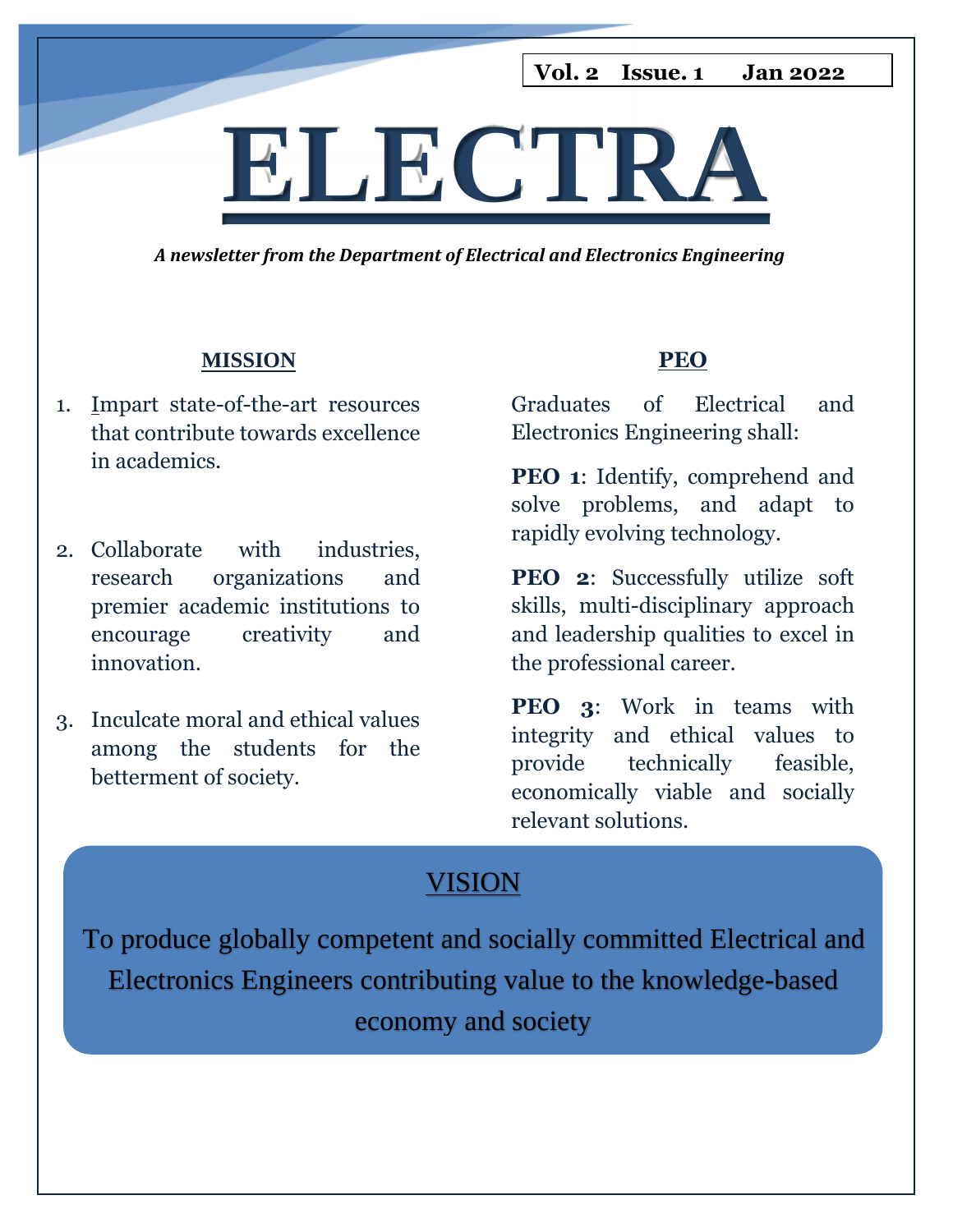### **NEURALINK – SKYNET MADE REAL**

### **Mr. Joel Manuel, S3 EEE**

2020 was a great year for technological advancements. Especially the one Elon Musk's been working on for years. Remember Skynet from Terminator which is a fictional artificial Neural Network – based Intelligent system? Elon Musk's been working on something similar to that. Not to take over the world but to make the world a better place.

He's building technology that will allow humans to access more of their brain functions and he's achieving this through NeuraLink – A company dedicated in developing interfaces between brains and machines. So Why do we think this is possible in this era? Well futurists like Ray Kurzweil, the author of "The Age of Intelligent Machines (1990)", have been talking about this for decades. He calls it "Singularity", the platform where Humans and machines merge. According to him, in a couple of decades or so, the convergence between Humans and machines will be inevitable and Elon Musk might just play the significant role.

For those who are uninitiated, Ray Kurzweil in 1990, predicted that internet would become the defining consumer technology of our generation and that seemed like crazy talk. For good measure, he even predicted the rise of cell phones and people reading out their peers with a tap of a button and they all came true.

So how does Elon's tech work? Our sensory and motor functions are controlled by a series of electrochemical spikes in the brain. As neurons fire across our synapses, they send complex commands to our eyes, ears and limbs. Musk and his team at Neuralink want to build a brain-machine interface that interprets and controls those commands.



The Size of threads (Fingertip for Scale)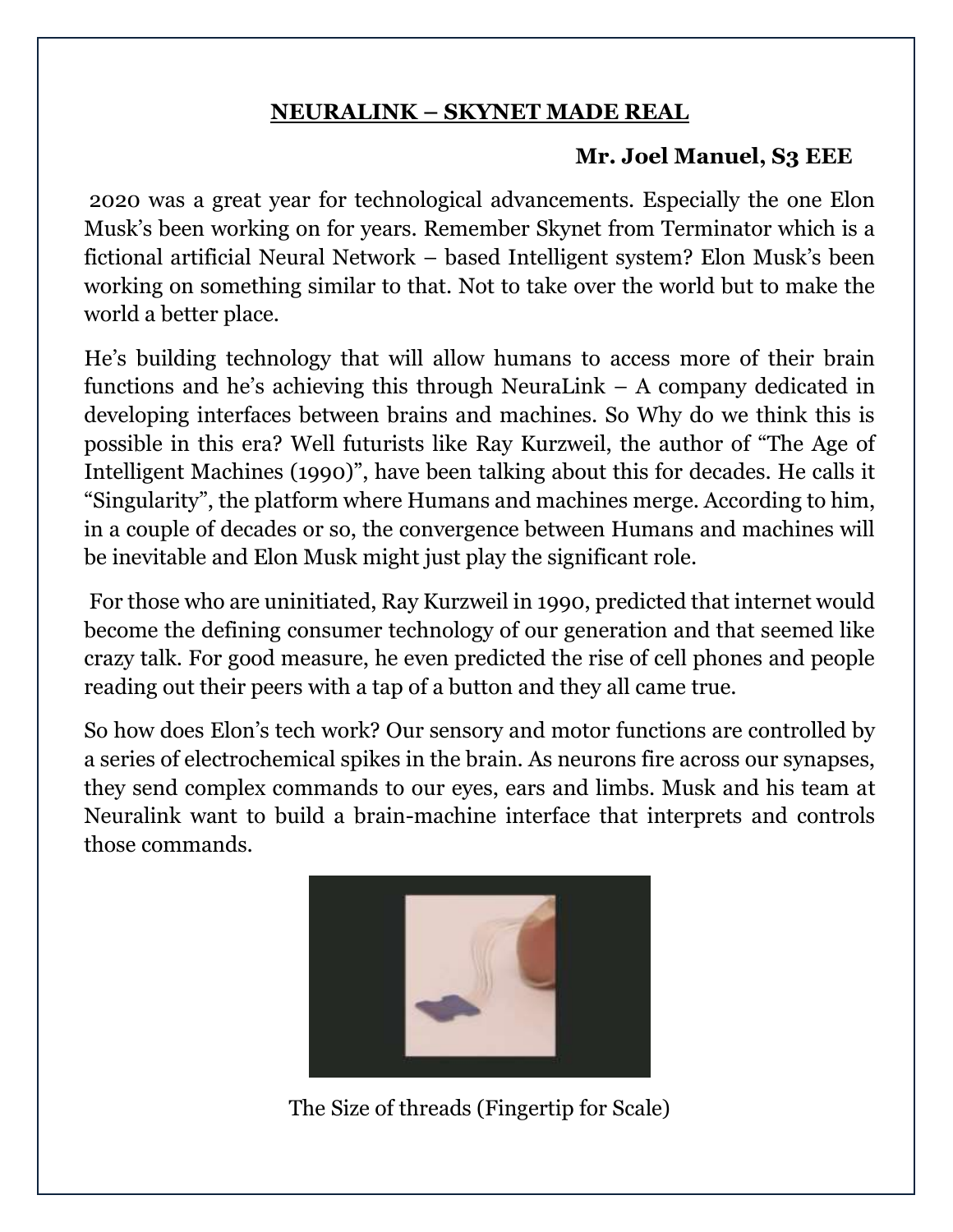The first big advance are flexible "Threads", which are less likely to damage the brain than the materials that are currently being used in Brain-Machine interfaces. These threads, given their structure also create the possibility of transferring a higher volume of data which according to abstract notes is around "as many as 3,072 electrodes per array distributed across 96 threads."

The threads themselves are around 4 to 6 μm in width, which makes considerably much thinner than a human hair. The other big advancement is a machine that embeds them without human aid. Elon gave a big presentation in late 2019 about how the tech could be a game changer. For those questioning the possibility of such a vast idea, its not as far fetched as it seems. The basic technology already exists. Dr. Richard Norman, a bio-engineering professor at Utah developed the Utah array in 1997 which was a tiny piece of silicon with 256 electrodes that could be attached to the Central Nervous System to listen to neural activity. Patients with these devices were able to communicate with computers via their brains. Since then, the implants have only developed. Take Dr. Stephen Hawking for instance.



NeuraLink's machine for inserting the threads.

According to the researchers at NeuraLink, the finished chips will have around 1,000 threads. A single application might have around 10 threads. Utah Array can only communicate to computers with only 256 electrodes. One can just imagine the bounds with 10,000.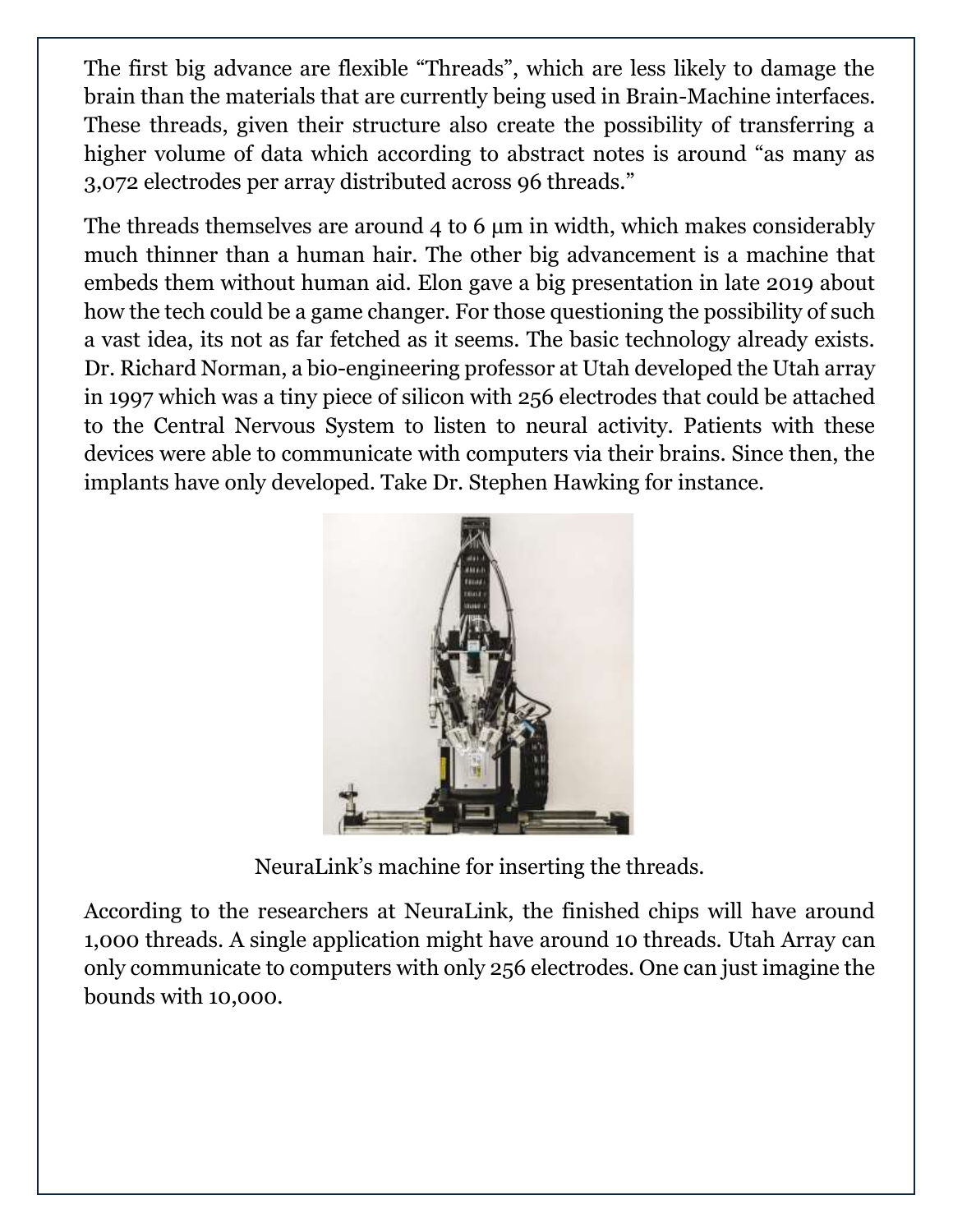

The actual chip that amplifies the signal and sends it to a computer.

So, who are the ones who'll be benefited with this Sci-Fi tech? The ultimate goal of this company is amidst paralyzed humans, allowing them to control phones or computers and paving a way for them to lead a normal life and carry day to day tasks without the aid of the others.

In the future, Musk says the procedure will be no more invasive than a Lasik Eye Surgery and the mandatory requirements involve wireless, practical amount of bandwidth and years of viability. His long-term goals may stretch beyond helping individuals with disabilities.

This idea has been fairly considered by other noted thinkers like Bill Gates and the late Astrophysicist Stephen Hawking. NeuraLink believes that the solution lies in designing an implant designed to use the full capacity of our brains. In his view, this might even eliminate the threat of AIs taking over, since we would merge with them.

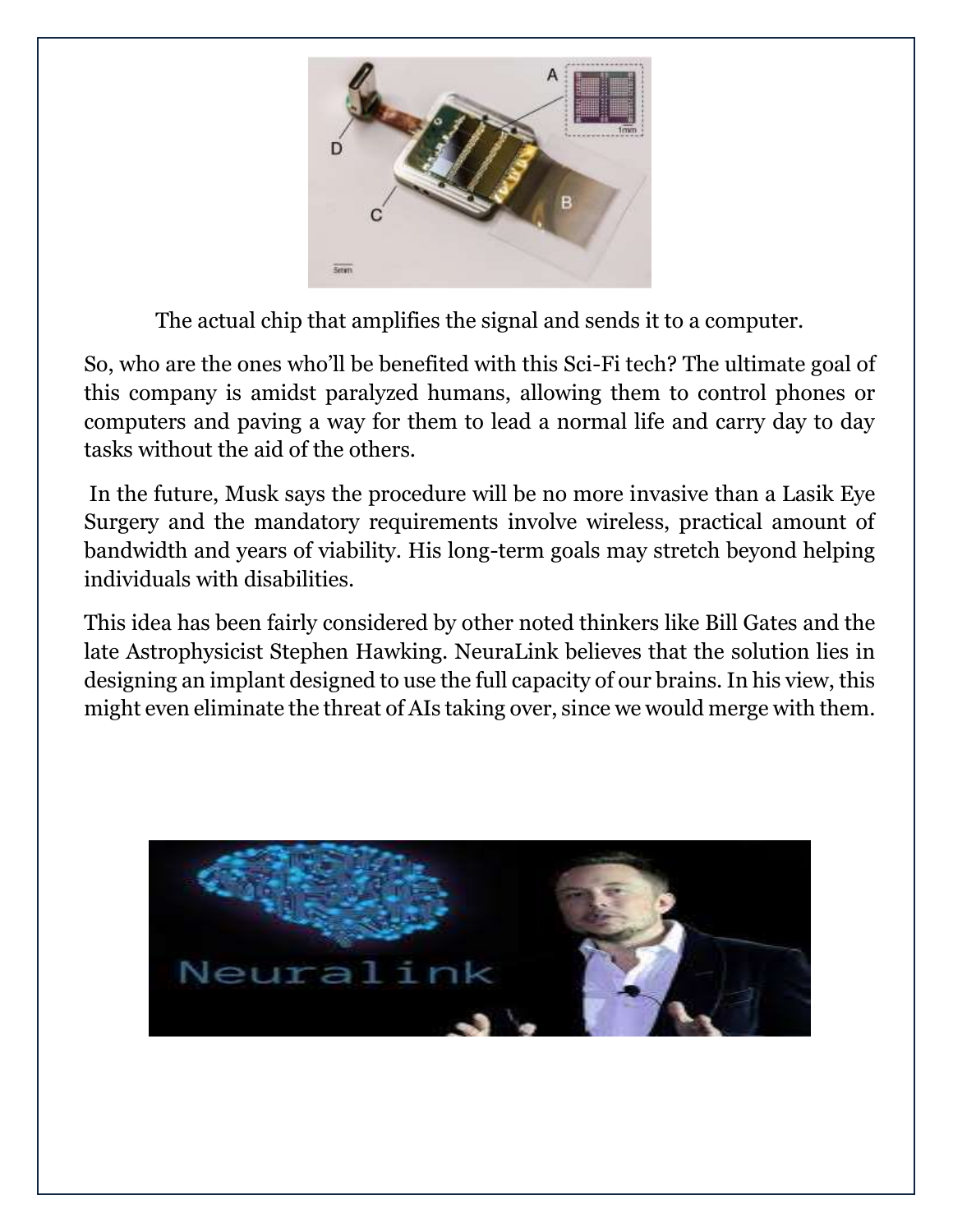### **LUMINA ACTIVITIES**



### ALBERTIAN INSTITUTE OF SCIENCE AND TECHNOLOGY

Organised by the Department of Electrical and Electronics Engineering in association with SEEM and IEDC



### **JUDGING PANEL**



**DR. JAYARAMAN C** FORMER GENERAL SECRETARY **SEEM** 



**DR. ASHA E DANIEL PROFESSOR** EEE Dept., CUSAT



DR. LINSS T ALEX **ASSOCIATE PROFESSOR** EEE Dept., AISAT



**SCAN QR CODE TO JOIN TAL** 

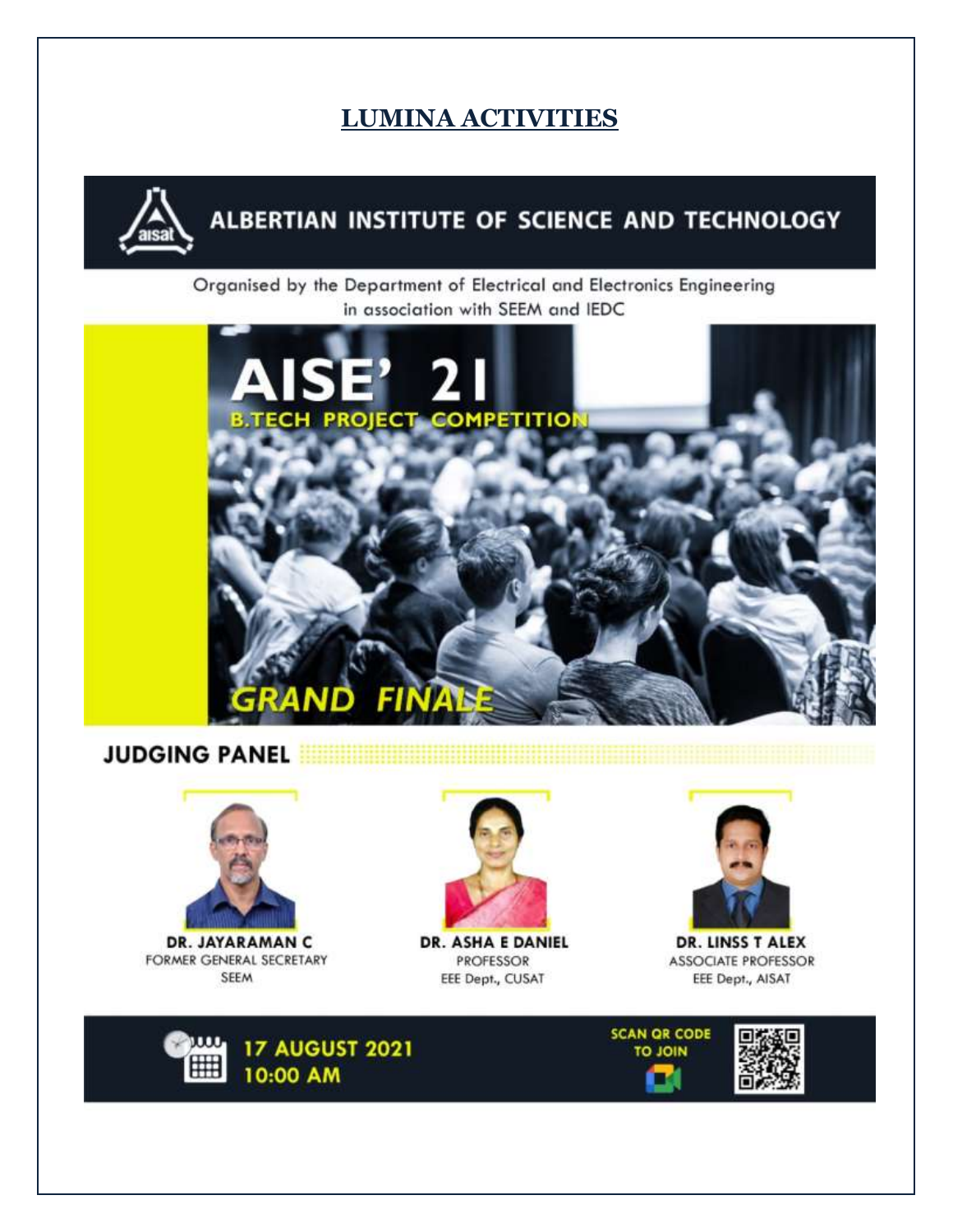### **FACULTY LECTURE SERIES**

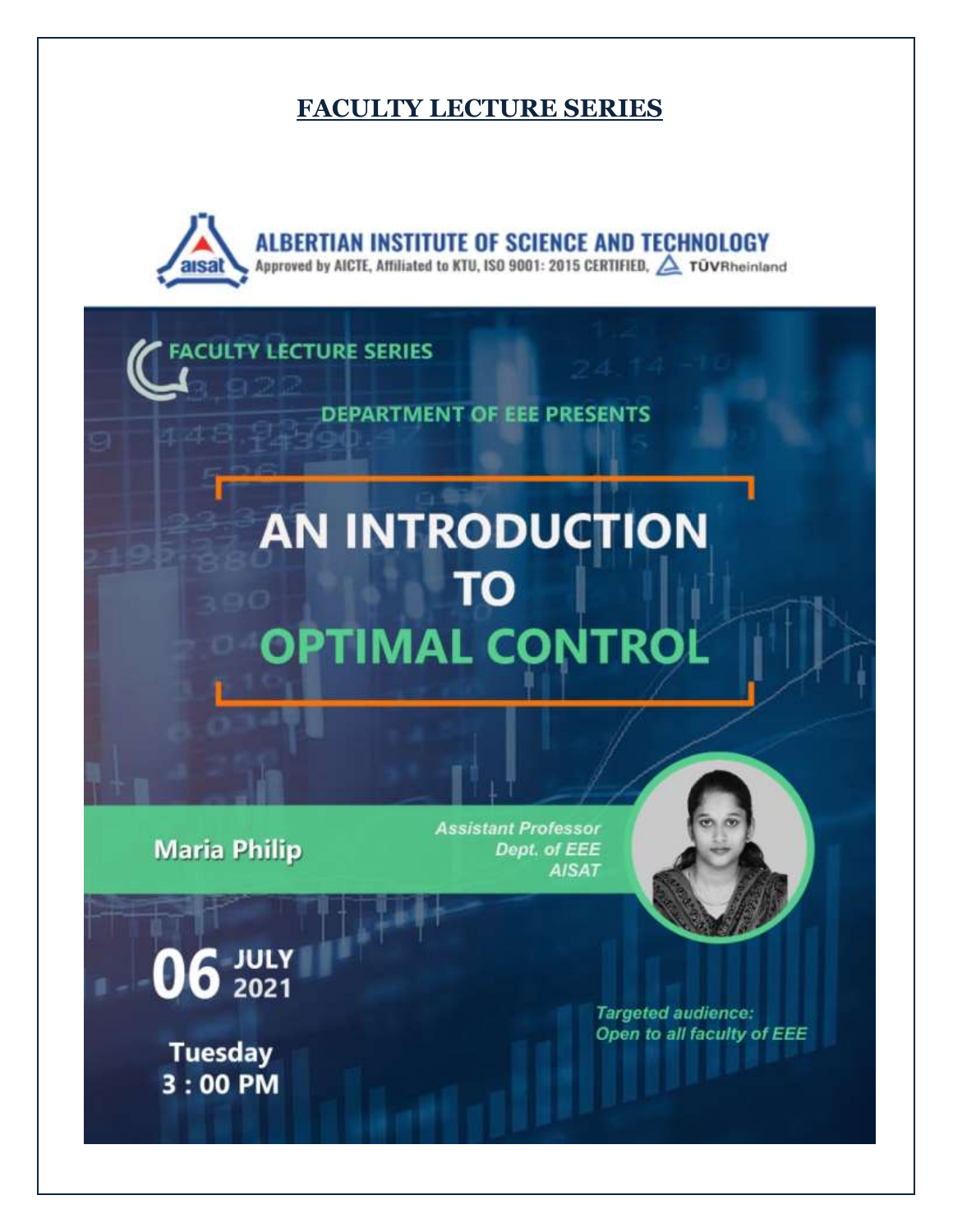



**DEPARTMENT OF EEE PRESENTS** 

# **RECENT ADVANCES** IN **TRANSMISSION INSULATORS**

**Ms. Nirma Peter** 

**Assistant Professor** Dept. of EEE **AISAT** 



 $17 \frac{JULY}{2021}$ **Saturday**  $3:00$  PM

**Targeted audience:** Open to all faculty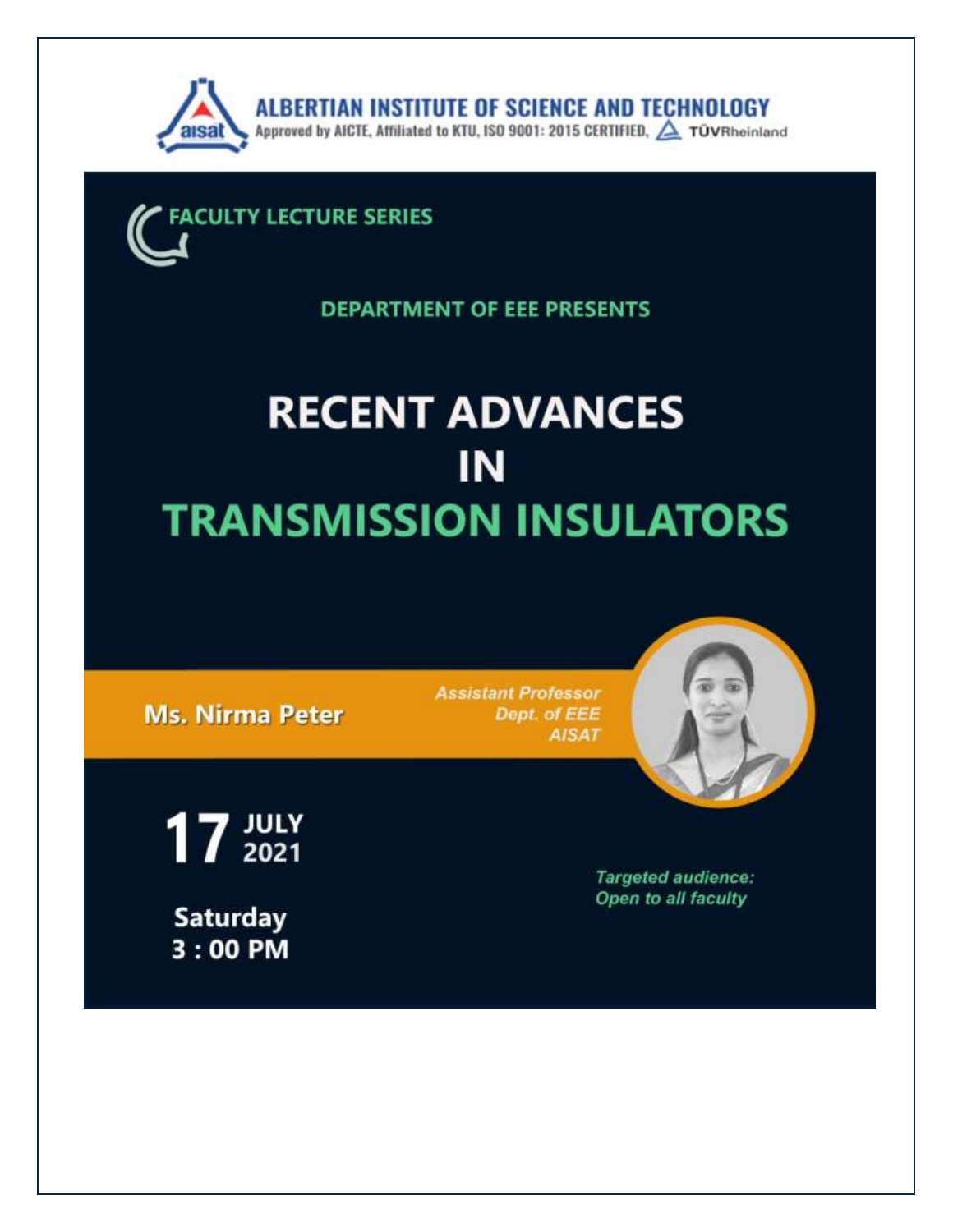### **STUDENT ACHIEVEMENTS**



**ALBERTIAN INSTITUTE OF SCIENCE AND TECHNOLOGY** 

THE ARCHDIOCESE OF VERAPOLY

## **B.Tech Degree Examination**

# Class Toppers (Batch 2017-2021)



### **Department of Electrical & Electronics Engineering**

### $\odot$   $\odot$   $\odot$   $\odot$   $\odot$

www.aisat.ac.in

- Sona Elsa Abraham of Batch 2020-2024 participated in python and Data Analytics, 7days boot camp organized by shape ai
- Sona Elsa Abraham of Batch 2020-2024 participated in Javascript & ReactJS, 7days boot camp organized by shape ai
- Sona Elsa Abraham of Batch 2020-2024 participated in cyber security, 7 days boot camp organized by shape ai
- Ajmal Sudhir of Batch 2020-24 participated in Online Tricolour Painting Compatition 'KALAATMAKATA' organized by NSS AISAT on 26th January 2022
- ANN MARY C.A of Batch 2020-2024 participated in python and Data Analytics, 7days boot camp organized by [shape.ai](http://shape.ai/)
- ANN MARY C.A of Batch 2020-2024 participated in Javascript & ReactJS, 7days boot camp organized by [shape.ai](http://shape.ai/)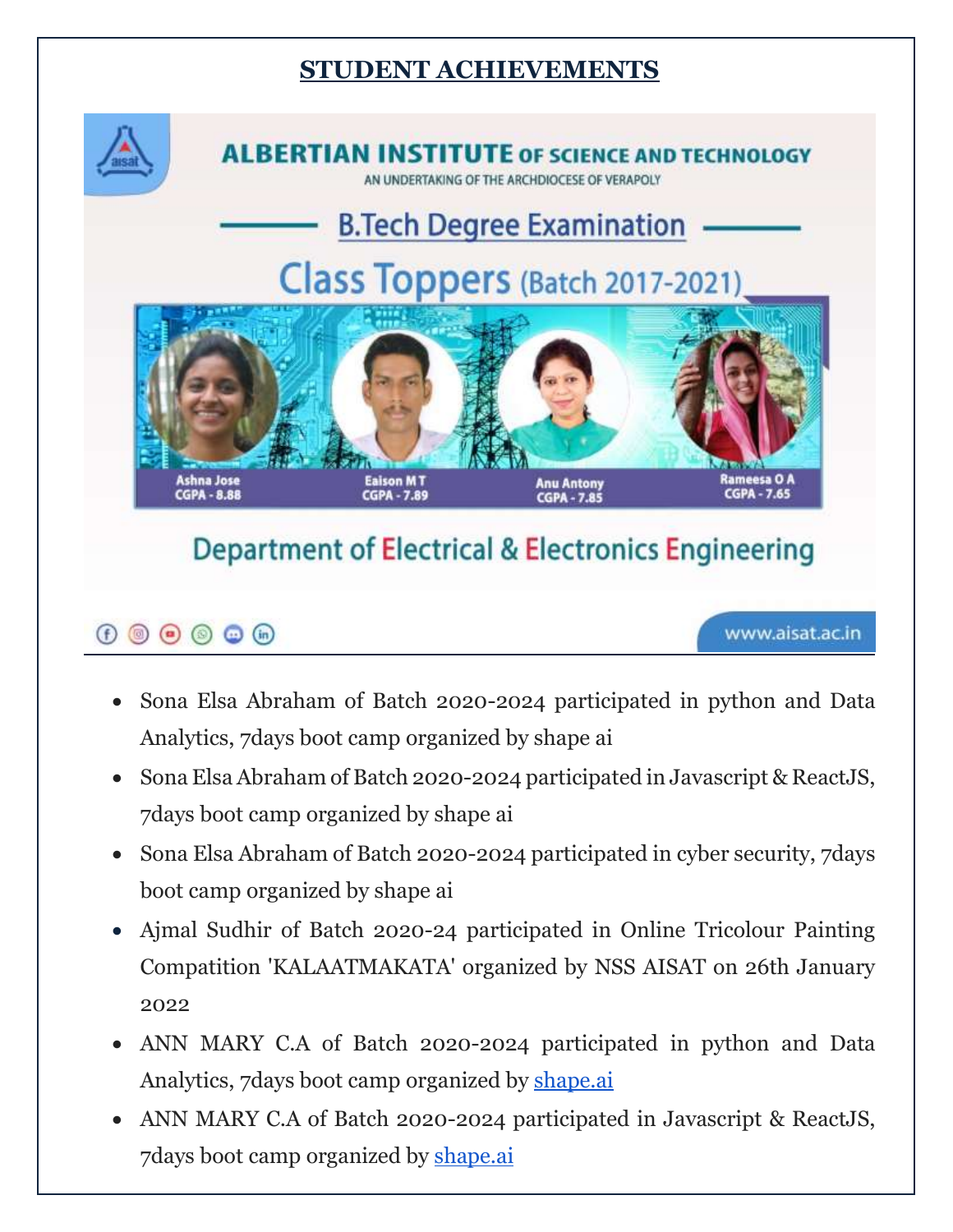- ANN MARY C.A of Batch 2020-2024 participated in cyber security, 7days boot camp organized by [shape.ai](http://shape.ai/)
- ANN MARY C.A of Batch 2020-2024 participated in Data Analytics and Dashboard with Excel, 7days boot camp organized by [shape.ai](http://shape.ai/)
- ANN MARY C.A of Batch 2020-2024 participated in Open source tool workshop conducted by CSE & in association with ICFOSS & CSI on  $5$  th june
- ANN MARY C.A of Batch 2020-2024 secured 2<sup>nd</sup> position on Doodle-A-Art in connection with Environmental day held on 5 th june organized by IEEE women in engineering AG chandigarh university
- ANN MARY C.A of Batch 2020-2024 completed Introduction to data science cource on Cognitiveclass.ai Organized by IBM developers skills Network issued on September 30 th
- ANN MARY C.A of Batch 2020-2024 received Certificate of scholarship attained On attending in 27 th WITIs Annual Global summit held virtually between june 22 & 24
- Ishan P Seban of batch 2020-24 qualified round one of national engineering olympiad 5.0 conducted in December 2021

### **FACULTY ACHIEVEMENTS**

- Prof. Nirma Peter received Active SPOC Award from NPTEL.
- Prof. Dr. Linss T Alex received an **Australian Patent** for the invention Phrase Search over Secured IoT based e healthcare diagnosis system in December 2021